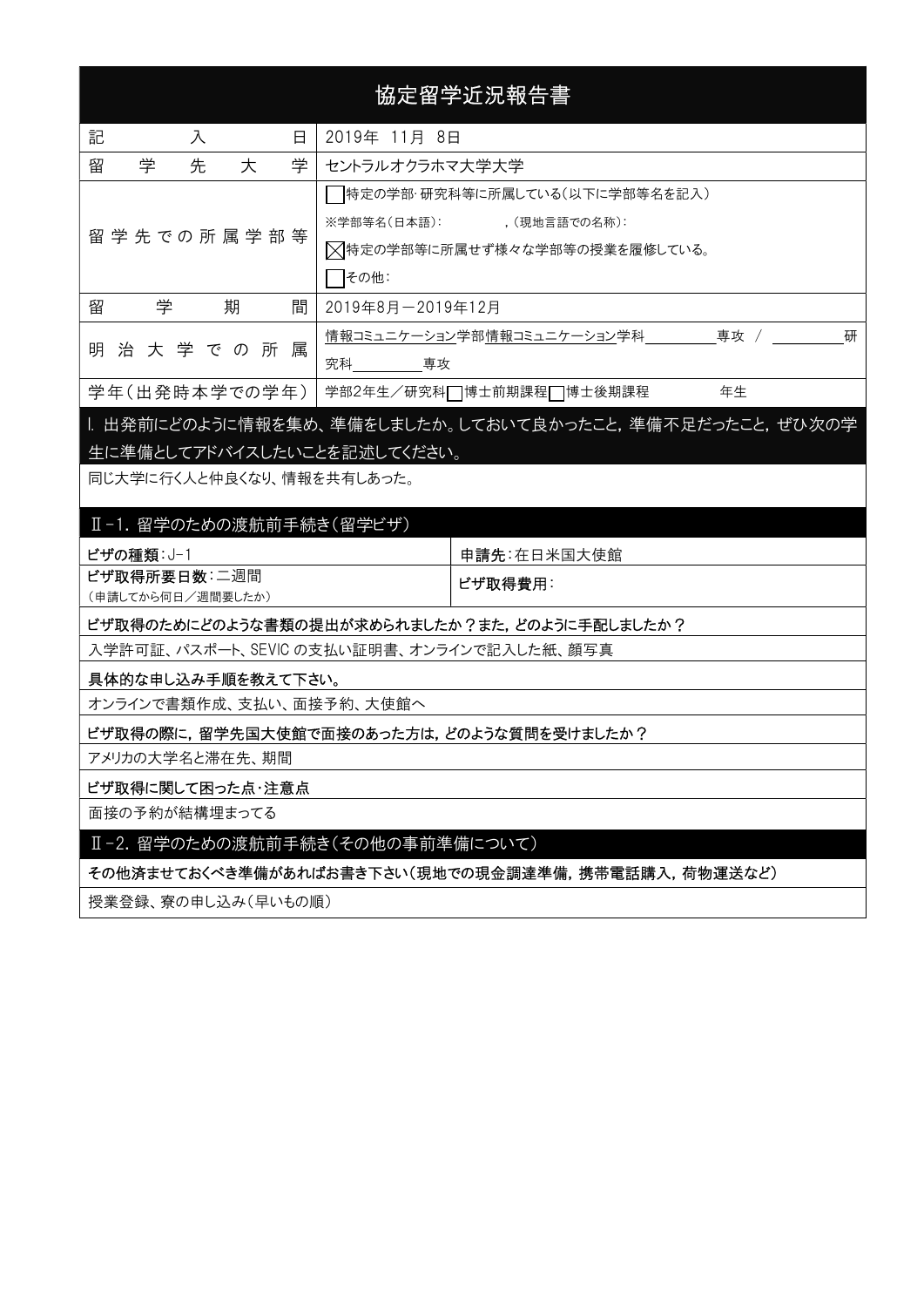| Ⅲ. 現地到着後のながれ                                                  |                                           |             |                     |        |             |  |  |  |  |
|---------------------------------------------------------------|-------------------------------------------|-------------|---------------------|--------|-------------|--|--|--|--|
| 1.到着時の様子                                                      |                                           |             |                     |        |             |  |  |  |  |
| 利用航空会社                                                        | デルタ航空                                     |             |                     |        |             |  |  |  |  |
| 航空券手配方法                                                       | オンライン                                     |             |                     |        |             |  |  |  |  |
|                                                               | ※利用した旅行社・旅行サイト,格安航空券情報等があれば記入して下さい。       |             |                     |        |             |  |  |  |  |
| 大学最寄空港名                                                       | ワールドロジャース空港                               |             | 現地到着時刻              | 11 時ごろ |             |  |  |  |  |
| キャンパスへの移動手段                                                   | □大学手配の<br>出迎え                             | ⊠知人の<br>出迎え | 7公共交通機関<br>(□バス□電車) | □タクシー  | □その他        |  |  |  |  |
| 移動の所要時間                                                       | 約 21 時間                                   |             |                     |        |             |  |  |  |  |
| 空港からキャンパスへの移動の際の注意点,タクシー・公共交通機関で移動する際の行き方,料金等                 |                                           |             |                     |        |             |  |  |  |  |
| Uber、または大学の迎えをあらかじめ申し込む                                       |                                           |             |                     |        |             |  |  |  |  |
| 大学到着日                                                         | 8月15日0時頃                                  |             |                     |        |             |  |  |  |  |
| 2.住居について                                                      |                                           |             |                     |        |             |  |  |  |  |
| 到着後すぐに住居                                                      | ⊠はい                                       | いいえを選んだ方:   | 月                   |        | 日から入居可能だった。 |  |  |  |  |
| 入居できましたか?                                                     | いいえ                                       |             |                     |        |             |  |  |  |  |
| 住居のタイプ                                                        | ⊠寮                                        | アパート        | その他(                |        |             |  |  |  |  |
| 部屋の種類                                                         | ⊠一人部屋<br>二人部屋<br>△その他(リビングのみ共有)           |             |                     |        |             |  |  |  |  |
| ルームメイト                                                        | ∑その他(アメリカ人)<br>日本人学生<br> 他国からの留学生         |             |                     |        |             |  |  |  |  |
| 住居を探した方法                                                      | ⊠大学の斡旋<br>自分で探した<br>その他(<br>$\mathcal{E}$ |             |                     |        |             |  |  |  |  |
| 住居の申込み手順                                                      | オンラインで申し込み                                |             |                     |        |             |  |  |  |  |
| 住居は渡航前に,また渡航後すぐに見つかりましたか?トラブルはありましたか?                         |                                           |             |                     |        |             |  |  |  |  |
| はやめに申し込まないと部屋がなくなる。トラブルはなし。                                   |                                           |             |                     |        |             |  |  |  |  |
| 3.留学先でのオリエンテーションについて                                          |                                           |             |                     |        |             |  |  |  |  |
| オリエンテーションの有無                                                  | ⊠あった                                      | はかった        |                     |        |             |  |  |  |  |
| 日程                                                            | 8月23日                                     |             |                     |        |             |  |  |  |  |
| 参加必須ですか?                                                      | ⊠必須                                       | 任意参加        |                     |        |             |  |  |  |  |
| 参加費用は?                                                        | ⊠無料                                       | 有料(金額:      |                     |        |             |  |  |  |  |
| 内容と様子は?                                                       |                                           |             |                     |        |             |  |  |  |  |
| 留学生用特別がイダンス                                                   | ⊠あった<br>なかった                              |             |                     |        |             |  |  |  |  |
| 授業開始日                                                         | 8月19日から                                   |             |                     |        |             |  |  |  |  |
| Ⅳ. その他、渡航してから必要な手続きについて                                       |                                           |             |                     |        |             |  |  |  |  |
| 1. 現地で滞在許可等の申請の必要はありますか?いつ、どこで、方法は?日数、料金は?トラブルは?              |                                           |             |                     |        |             |  |  |  |  |
| オンラインで日本国領事館に在留届を申請                                           |                                           |             |                     |        |             |  |  |  |  |
| 2. その他現地でした手続きは?(健康診断、予防接種等)いつ、どこで、方法、日数、料金は?トラブルは?           |                                           |             |                     |        |             |  |  |  |  |
| 予防接種                                                          |                                           |             |                     |        |             |  |  |  |  |
| 3. 現地で銀行口座を開設しましたか?手続方法、必要書類、日数、料金は?トラブルは?                    |                                           |             |                     |        |             |  |  |  |  |
| してない                                                          |                                           |             |                     |        |             |  |  |  |  |
| 4. 現地で携帯電話を購入しましたか?手続方法、必要書類、日数、料金は?トラブルは?<br>SIM を大学が手配してくれた |                                           |             |                     |        |             |  |  |  |  |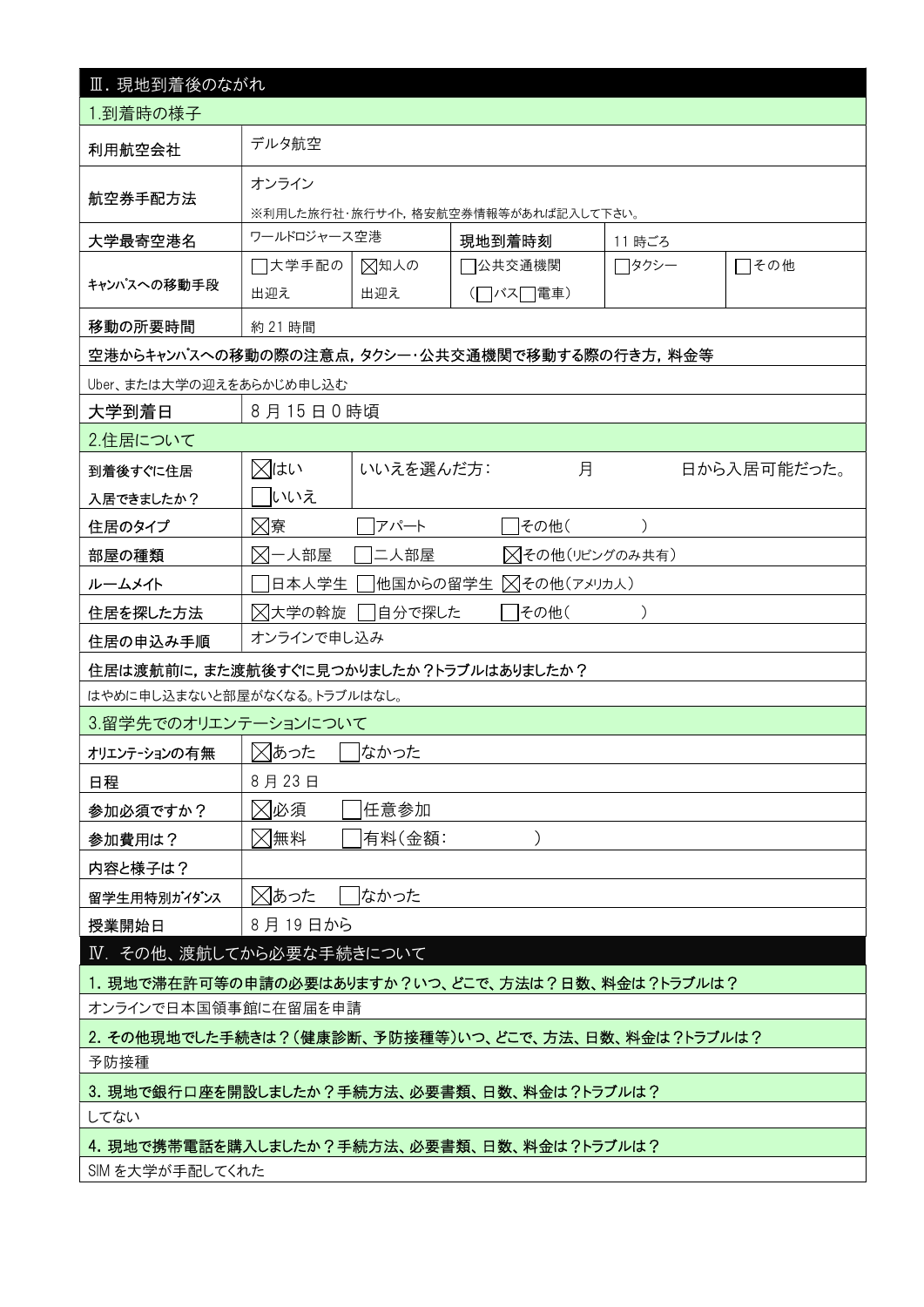| V. 履修科目と授業について                                     |
|----------------------------------------------------|
| 1.履修登録はいつどのような形で行いましたか?                            |
| ■ △ 人出発前に(7月<br>日頃)                                |
| 风オンラインで登録 │<br> 志願書類に記入して登録  <br> できなかった  <br>その他( |
| ╳到着後に(8月<br>日頃)                                    |
| ▽オンラインで登録 ▽国際オフィス等の仲介<br>できなかった<br>その他(            |
| あった<br>╳┃なかった<br>登録時に留学生として優先されることは                |
| 優先が「あった」方はどのように優先されましたか?                           |
|                                                    |
|                                                    |
| 優先が「なかった」方はどのように登録しましたか?                           |
| オンラインで申し込み。                                        |
|                                                    |
| 出発前に授業を登録した方は,現地で変更・追加できましたか?また希望通りの授業が取れましたか?     |
| 変更可能                                               |

| VI. 一週間のスケジュール 授業時間、課外活動、勉強時間等、毎日の生活について記入してください。 |      |    |      |    |   |   |       |  |  |
|---------------------------------------------------|------|----|------|----|---|---|-------|--|--|
|                                                   | 月    | 火  | 水    | 木  | 金 | 土 | 日     |  |  |
| 7:00                                              |      |    |      |    |   |   |       |  |  |
| 8:00                                              |      |    |      |    |   |   |       |  |  |
| 9:00                                              |      |    |      |    |   |   |       |  |  |
| 10:00                                             | 起床   |    | 起床   |    |   |   |       |  |  |
| 11:00                                             | 授業   | 起床 | 授業   | 起床 |   |   | 課題をやる |  |  |
| 12:00                                             | 昼ごはん | 授業 | 昼ごはん | 授業 |   |   |       |  |  |
| 13:00                                             |      | 授業 |      | 授業 |   |   |       |  |  |
| 14:00                                             |      | 授業 |      | 授業 |   |   |       |  |  |
| 15:00                                             |      |    |      |    |   |   |       |  |  |
| 16:00                                             |      |    |      |    |   |   |       |  |  |
| 17:00                                             | 授業   | 授業 | 授業   | 授業 |   |   |       |  |  |
| 18:00                                             | 授業   | 夕飯 | 授業   | 夕飯 |   |   |       |  |  |
| 19:00                                             |      |    |      |    |   |   |       |  |  |
| 20:00                                             |      |    |      |    |   |   |       |  |  |
| 21:00                                             |      |    |      |    |   |   |       |  |  |
| 22:00                                             |      |    |      |    |   |   |       |  |  |
| 23:00                                             |      |    |      |    |   |   |       |  |  |
| 24:00                                             |      |    |      |    |   |   |       |  |  |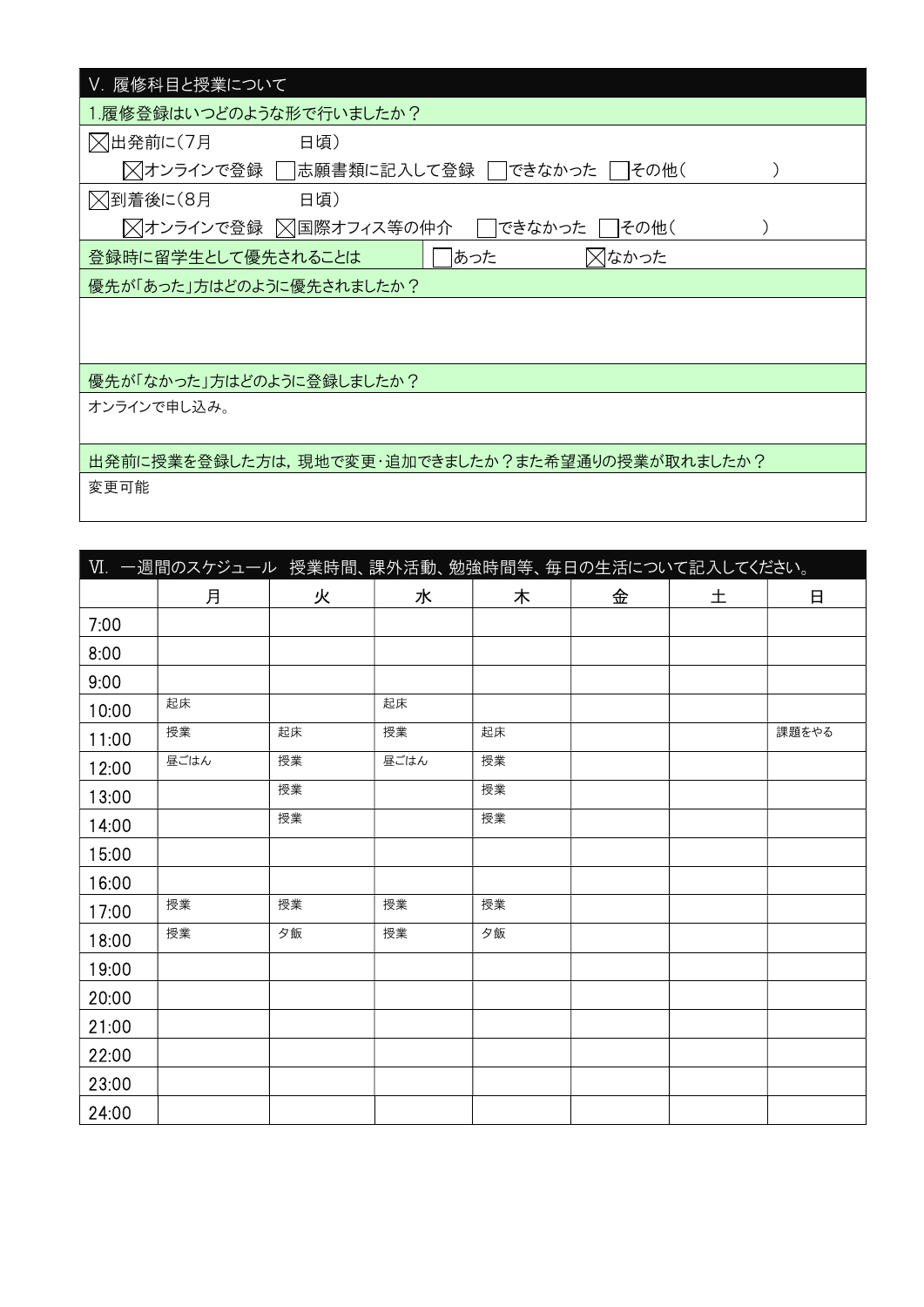# Ⅶ. 現在までの感想

# 留学先大学、プログラムについて、授業、宿舎、生活全般についてなど、自由に書いてください。

外観がレンガ造りで、縦に高い建物はない。緑が豊かで野生のリス、ウサギ、スカンク、大きい鳥が生息していてよく見かけ る。日本人は少なく、韓国人が大半。現地に住んでるものは、優しく気さくな人が多い。助け合い精神が強い。アメリカンフット ボールの試合が開催されることがあるが、弱い。授業はさほど難しくなく、先生に聞けば融通がきく。寮は広くてきれいだが、 上の階の足音が信じられないほど大きい。キャンパスの周りにはなにもないので、車がないととても不便。気温の変化が激し い。

# 留学先大学を目指す学生に向けてのアドバイスをお願いします。

とても田舎だけれど、人柄がいい。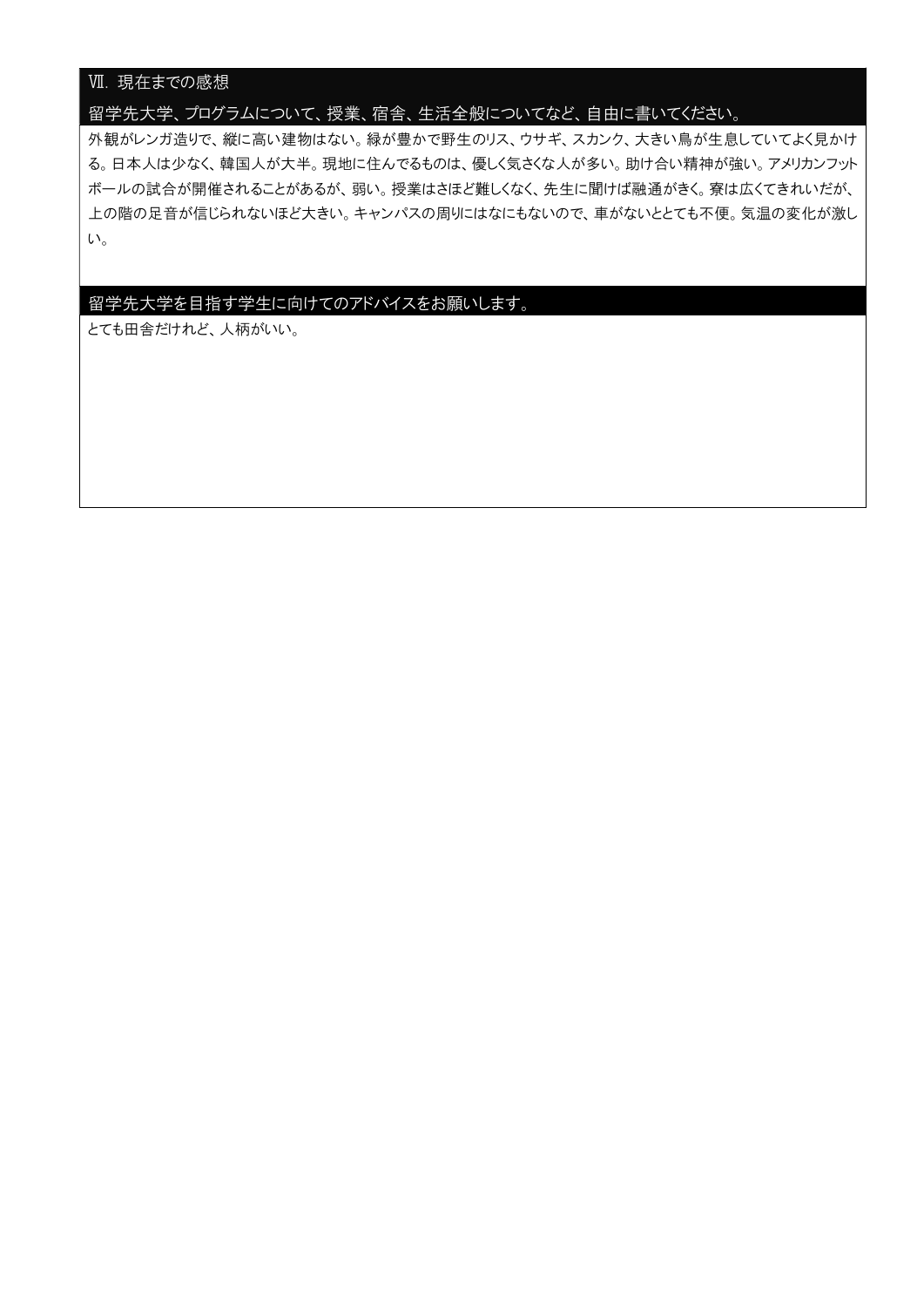|                                                                                                                                                                                                                                                                              |                       | Report of the program activities (during the program)                                                                                                                                                             |  |  |  |  |  |  |
|------------------------------------------------------------------------------------------------------------------------------------------------------------------------------------------------------------------------------------------------------------------------------|-----------------------|-------------------------------------------------------------------------------------------------------------------------------------------------------------------------------------------------------------------|--|--|--|--|--|--|
| Date of reporting                                                                                                                                                                                                                                                            | year2019 month11 day8 |                                                                                                                                                                                                                   |  |  |  |  |  |  |
| <b>Host University</b>                                                                                                                                                                                                                                                       |                       | University of Central OklahomaUniversity                                                                                                                                                                          |  |  |  |  |  |  |
| Department you belonging to<br>at the host university                                                                                                                                                                                                                        | ]Other∶               | I belong to a specific department (Please fill out the following information)<br>※ Name of the department:<br>$\boxtimes$ I do not belong to any specific department and taking the classes of<br>various majors. |  |  |  |  |  |  |
| Duration of the exchange<br>program                                                                                                                                                                                                                                          |                       | year2019 month8 to year2019 month12                                                                                                                                                                               |  |  |  |  |  |  |
| Department you belong to at                                                                                                                                                                                                                                                  |                       | School of Information Communication Major(field of study)   / Graduate school                                                                                                                                     |  |  |  |  |  |  |
| Meiji University                                                                                                                                                                                                                                                             | of______ Major_____   |                                                                                                                                                                                                                   |  |  |  |  |  |  |
| Year (before departure)                                                                                                                                                                                                                                                      | Undergraduate: year   | ∕Graduate   Masters   Doctorate year                                                                                                                                                                              |  |  |  |  |  |  |
| I. How did you find the information to prepare for your departure? Please report and give some<br>advises for future exchange students going abroad on what they need to know and be<br>informed.<br>Make friends who will go to the same University and share informations. |                       |                                                                                                                                                                                                                   |  |  |  |  |  |  |
| II-1. Preparing before going exchange program (About VISA)                                                                                                                                                                                                                   |                       |                                                                                                                                                                                                                   |  |  |  |  |  |  |
| Type: J1                                                                                                                                                                                                                                                                     |                       | Where to apply: Embassy of the United States, Tokyo                                                                                                                                                               |  |  |  |  |  |  |
| How long did it take to get a VISA: 2 weeks<br>(How long did it take from the application to the acquisition of<br>your VISA?)                                                                                                                                               |                       | Cost:                                                                                                                                                                                                             |  |  |  |  |  |  |
|                                                                                                                                                                                                                                                                              |                       | What kinds of documents were required to submit to apply for VISA? How did you prepare those                                                                                                                      |  |  |  |  |  |  |
| documents?                                                                                                                                                                                                                                                                   |                       |                                                                                                                                                                                                                   |  |  |  |  |  |  |
| I-20, passport, proof of payment of SEVIS, online document, face photo                                                                                                                                                                                                       |                       |                                                                                                                                                                                                                   |  |  |  |  |  |  |
| Please report on the details of applying process.                                                                                                                                                                                                                            |                       |                                                                                                                                                                                                                   |  |  |  |  |  |  |
| Make document on online, pay for SEVIS, make an appointment to go to embassy                                                                                                                                                                                                 |                       |                                                                                                                                                                                                                   |  |  |  |  |  |  |
| City where you will go, University name, period                                                                                                                                                                                                                              |                       | If you took any interview at the Embassy, please report on the details of the questions you were asked.                                                                                                           |  |  |  |  |  |  |
| Were there any difficulties or notices to take the VISA?                                                                                                                                                                                                                     |                       |                                                                                                                                                                                                                   |  |  |  |  |  |  |
| Reservation is full                                                                                                                                                                                                                                                          |                       |                                                                                                                                                                                                                   |  |  |  |  |  |  |
| II -2. Preparation before departing for exchange program (Other topics)                                                                                                                                                                                                      |                       |                                                                                                                                                                                                                   |  |  |  |  |  |  |
|                                                                                                                                                                                                                                                                              |                       | Please report on any other necessary preparation before your departure. (E.g. Preparation of money,                                                                                                               |  |  |  |  |  |  |
| purchasing a cellphone, shipments of your commodities, and etc.)                                                                                                                                                                                                             |                       |                                                                                                                                                                                                                   |  |  |  |  |  |  |
| Choose your class as soon as possible before your departure.                                                                                                                                                                                                                 |                       |                                                                                                                                                                                                                   |  |  |  |  |  |  |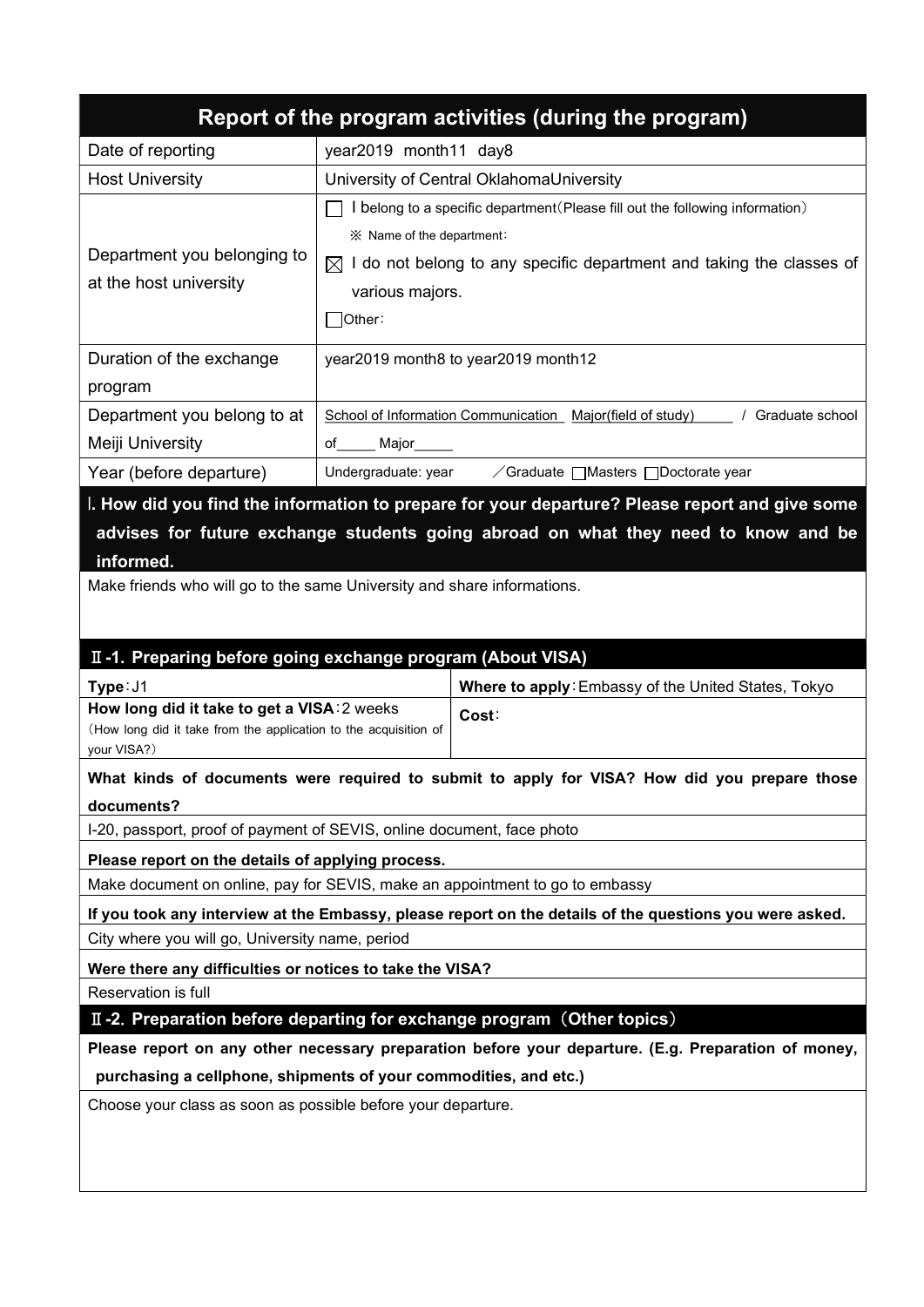| <b>III. After Arrival</b>                                                    |                       |                           |                                                   |                                                                                                        |              |               |  |  |
|------------------------------------------------------------------------------|-----------------------|---------------------------|---------------------------------------------------|--------------------------------------------------------------------------------------------------------|--------------|---------------|--|--|
| 1. Arrival Information                                                       |                       |                           |                                                   |                                                                                                        |              |               |  |  |
| Delta<br><b>Airline</b>                                                      |                       |                           |                                                   |                                                                                                        |              |               |  |  |
| purchase<br>Online<br>How<br>to<br>air                                       |                       |                           |                                                   |                                                                                                        |              |               |  |  |
| ticket                                                                       |                       |                           |                                                   | ※利用した旅行社・旅行サイト,格安航空券情報等があれば記入して下さい。                                                                    |              |               |  |  |
| <b>Arrival airport</b>                                                       |                       | Will Rogers World Airport |                                                   | <b>Arrival time</b>                                                                                    | <b>PM 11</b> |               |  |  |
|                                                                              |                       | $\Box$ Pick-up of         | $\boxtimes$ Pick-up of                            | Public transportation                                                                                  | $\Box$ taxi  | $\Box$ other  |  |  |
| How to get to the campus                                                     |                       | host university           | your friend                                       | (□Bus □Train)                                                                                          |              |               |  |  |
| How long did it take from                                                    |                       | 40 minutes                |                                                   |                                                                                                        |              |               |  |  |
| airport<br>the<br>to                                                         | the                   |                           |                                                   |                                                                                                        |              |               |  |  |
| campus?                                                                      |                       |                           |                                                   |                                                                                                        |              |               |  |  |
|                                                                              |                       |                           |                                                   | Are there any important points to get to the campus? Please inform on the cost of taxi or any          |              |               |  |  |
| transportations.                                                             |                       |                           |                                                   |                                                                                                        |              |               |  |  |
|                                                                              |                       |                           |                                                   | You have to make an appointment with the officer of UCO to pick you up before you arrive.              |              |               |  |  |
| <b>Arrival date</b>                                                          |                       | month8date15timeAM12      |                                                   |                                                                                                        |              |               |  |  |
| 2. Housing                                                                   |                       |                           |                                                   |                                                                                                        |              |               |  |  |
| Did you check-in                                                             | $\boxtimes$ Yes       |                           |                                                   | If your answer is "No": The date you checked-in was                                                    |              |               |  |  |
| $\Box$ No<br>after<br>soon                                                   |                       |                           | month<br>day                                      |                                                                                                        |              |               |  |  |
| arriving?                                                                    |                       |                           |                                                   |                                                                                                        |              |               |  |  |
| <b>Type of housing</b>                                                       | $\boxtimes$ Dormitory |                           | Apartment                                         | $\Box$ Other $($                                                                                       |              |               |  |  |
| of<br>the<br><b>Type</b>                                                     | $\boxtimes$ Alone     | _ltwo persons             |                                                   | $\boxtimes$ Other (Sharing Living room)                                                                |              |               |  |  |
| room                                                                         |                       |                           |                                                   |                                                                                                        |              |               |  |  |
| <b>Room mates</b>                                                            |                       |                           | ]Japanese Student □International Student          | ⊠Other (American)                                                                                      |              |               |  |  |
| How to find the                                                              |                       |                           | $\boxtimes$ Recommendation from host university   | $\Box$ by yourself                                                                                     | ]Other(      | $\mathcal{E}$ |  |  |
| accommodation                                                                |                       |                           |                                                   |                                                                                                        |              |               |  |  |
| of<br><b>Details</b><br>the                                                  | Online                |                           |                                                   |                                                                                                        |              |               |  |  |
| application                                                                  |                       |                           |                                                   |                                                                                                        |              |               |  |  |
|                                                                              |                       |                           |                                                   | Have you decided your accommodation before departure or after arriving easily? Were there any troubles |              |               |  |  |
| to find it?                                                                  |                       |                           |                                                   |                                                                                                        |              |               |  |  |
| Before I arrived. You have to decide it as soon as the accommodation starts. |                       |                           |                                                   |                                                                                                        |              |               |  |  |
| 3. Orientation                                                               |                       |                           |                                                   |                                                                                                        |              |               |  |  |
| Was there any orientation?                                                   |                       |                           | $\boxtimes$ Yes<br>]No                            |                                                                                                        |              |               |  |  |
| <b>Date</b>                                                                  |                       |                           | 8/23                                              |                                                                                                        |              |               |  |  |
| Was it mandatory to attend?                                                  |                       |                           | $\boxtimes$ Yes<br>1No                            |                                                                                                        |              |               |  |  |
| Did it cost any?                                                             |                       |                           | Yes(Cost:<br>$\boxtimes$ No. It's free of charge. |                                                                                                        |              |               |  |  |
| <b>Contents (details)</b>                                                    |                       |                           |                                                   |                                                                                                        |              |               |  |  |
| Was there any special guidance                                               |                       |                           | $\boxtimes$ Yes<br>$\Box$ No                      |                                                                                                        |              |               |  |  |
| arranged for exchange students?                                              |                       |                           |                                                   |                                                                                                        |              |               |  |  |
| Date of beginning of the class                                               |                       |                           | month8day19                                       |                                                                                                        |              |               |  |  |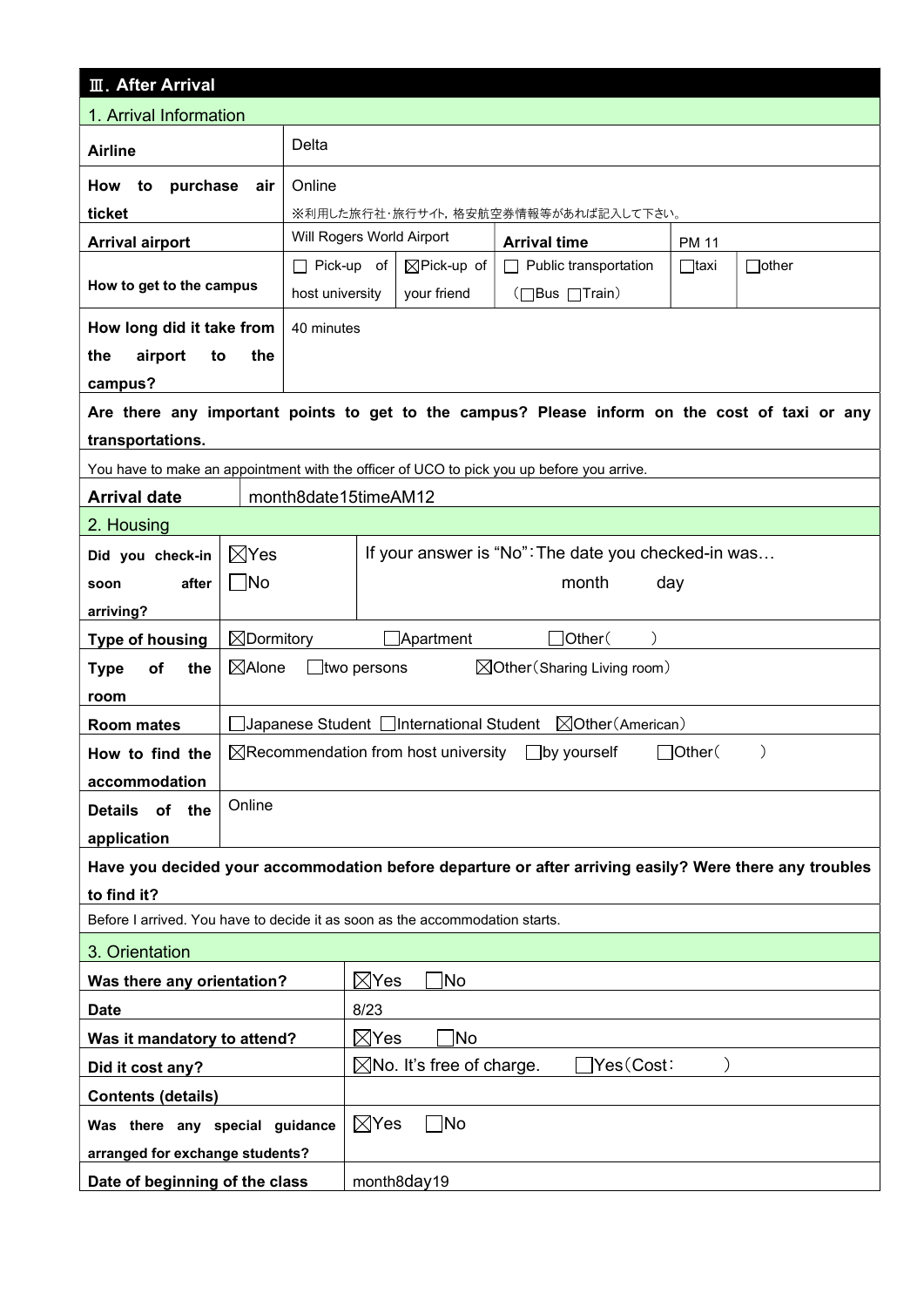# Ⅳ. Other process to be completed after arriving

1.Was it necessary to get any permission of staying after arriving? If yes, where, report on when, and how to apply for a permission? How long and how much did it take? Was there any trouble?

2.Were there any other procedures you completed after arriving? (E.g. medical checkup, inoculation and etc.) If yes, report on where, when, and how did you complete them? How long and how much did it take? Was there any trouble?

inoculation

3.Did you open any bank account abroad? How did you open it and what kinds of documents were required to apply? How long and how much did it take? Was there any trouble?

no

4.Did you purchase any cellphone? How did you open it and what kinds of documents were required to

purchase it? How long and how much did it take? Was there any trouble?

UCO prepared our SIM

| V. Course registration and classes                                                                            |  |  |  |  |  |  |  |  |
|---------------------------------------------------------------------------------------------------------------|--|--|--|--|--|--|--|--|
| 1. When and how did you register your courses?                                                                |  |  |  |  |  |  |  |  |
| $\boxtimes$ Before departure (approximate date: month7day                                                     |  |  |  |  |  |  |  |  |
| $\boxtimes$ Online $\Box$ Filling out an application form [<br>Not allowed to register $\Box$ other           |  |  |  |  |  |  |  |  |
| $\boxtimes$ After arriving (approximate date: around month<br>day                                             |  |  |  |  |  |  |  |  |
| $\boxtimes$ Online $\boxtimes$ With support by International office at the host university                    |  |  |  |  |  |  |  |  |
| Not allowed to register $\Box$ other(                                                                         |  |  |  |  |  |  |  |  |
| Was there any priority as an exchange<br>$\boxtimes$ No<br>- IYes                                             |  |  |  |  |  |  |  |  |
| student?                                                                                                      |  |  |  |  |  |  |  |  |
| If your answer is Yes, please report on the details.                                                          |  |  |  |  |  |  |  |  |
|                                                                                                               |  |  |  |  |  |  |  |  |
|                                                                                                               |  |  |  |  |  |  |  |  |
| If your answer is No, how did you register your classes?                                                      |  |  |  |  |  |  |  |  |
| Online                                                                                                        |  |  |  |  |  |  |  |  |
|                                                                                                               |  |  |  |  |  |  |  |  |
| If you had registered the courses before departure, could you change or add any classes after arriving? Could |  |  |  |  |  |  |  |  |
| you register all the classes which you wished to attend?                                                      |  |  |  |  |  |  |  |  |
| Yes                                                                                                           |  |  |  |  |  |  |  |  |
|                                                                                                               |  |  |  |  |  |  |  |  |